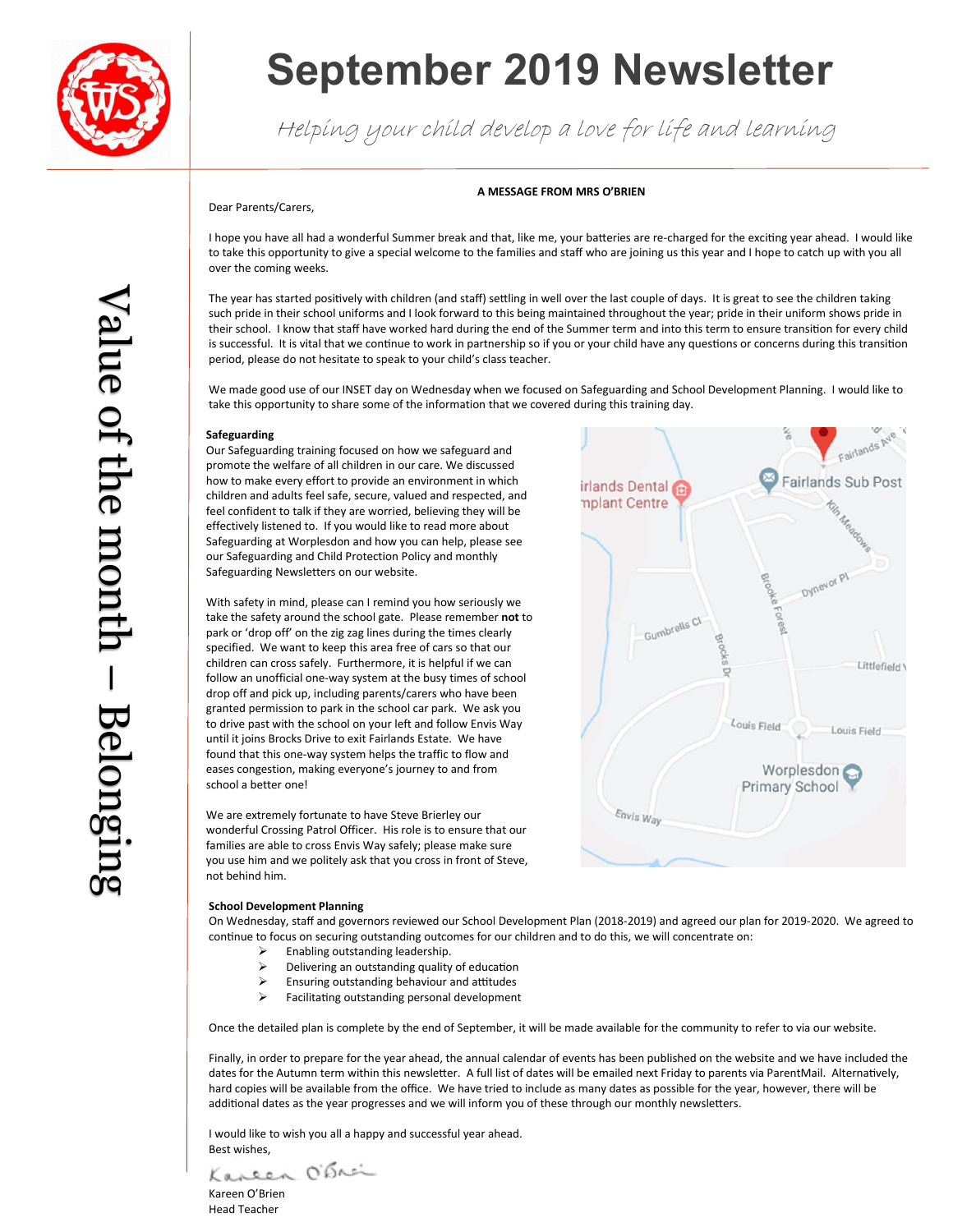# **Updates & Dates**



# **Starting School Sessions**

At the start of every academic year, we like to give parents information about the new year group. We hope that you kept the following date which was shared in July: 17<sup>th</sup> September at 2.30pm. More details to follow.

# **School Communication**

As a school we like to keep you up to date and well informed of what is going on in your child's class and the whole school. Messages to parents/carers are sent in a number of ways such as the weekly email from the year group team, a weekly newsflash and a monthly newsletter from Mrs O'Brien. Please look out for these, as these contain lots of important and useful information.

## **Clubs**

Please see the extra-curricular clubs timetable below (which will begin the week beginning 16<sup>th</sup> September) so that you can share it with your children and decide which activities they would like to participate in. Forms for these clubs will **go live on Tuesday 10th September at 6pm**. As normal, these forms can be accessed via your ParentMail account.

|                                | Monday                                                  | Tuesday                                                                                                                           | Wednesday                                                                                                                                                                              | Thursday                                                                                                                                          | Friday                                                                                              |
|--------------------------------|---------------------------------------------------------|-----------------------------------------------------------------------------------------------------------------------------------|----------------------------------------------------------------------------------------------------------------------------------------------------------------------------------------|---------------------------------------------------------------------------------------------------------------------------------------------------|-----------------------------------------------------------------------------------------------------|
| <b>Before</b><br><b>School</b> |                                                         | Holly's Dance                                                                                                                     |                                                                                                                                                                                        | Year 3 & 4 Netball<br>Club (Playground) -<br>Mrs O'Brien                                                                                          |                                                                                                     |
| Lunchtime                      | Junior Choir (PAC)<br>- Ms Baynes                       | <b>Infant Choir</b><br>(PAC) – Ms<br><b>Baynes</b>                                                                                |                                                                                                                                                                                        | Junior Orchestra<br>(PAC) – Ms Baynes                                                                                                             |                                                                                                     |
| After<br>School                | Year 3 & 4<br>Football (Field) -<br>Mr Bowers<br>Karate | Year $4-6$<br>Advanced<br>Recorder – Ms<br>Baynes<br>Year 5 & 6<br>Rugby (Field) –<br>Mr Djadali<br>Junior Forest<br>School – Mrs | Year 3 Beginners<br>Recorder - Ms Baynes<br>Year 5 & 6 Football<br>(Field) – Mr Bowers<br>Year 5 & 6 Girls Football<br>(Field) – Tracey H<br>Infant Hand Bells<br>(Doves) – Miss Brake | Junior Reading &<br>Times Table Club -<br>Mrs Bassett-Cross &<br>Mrs Warner<br>Year 5 & 6 Netball<br>Club (Playground) -<br>Miss Gibbs<br>Chelsea | Infant Fun<br>Sports<br>(Playground) –<br>Mrs O'Brien<br>Junior Running<br>$Club - Mrs$<br>Woodruff |
|                                |                                                         | Sherlock<br>Art<br><b>Cooking</b>                                                                                                 | $3.15 - 4.00$<br><b>Boogie Pumps (Dance)</b><br>Genie Lab (Science)                                                                                                                    | Spanish                                                                                                                                           |                                                                                                     |

# **BREAKFAST & AFTER SCHOOL CLUB 2019-2020**

As you are aware from this term we are able to offer a larger number of places in breakfast and after school club, as we have moved these services into the school hall.

We would like to remind you that all bookings either on a regular basis or ad hoc, must go through Mrs Whitfield, in the School Office. She can be contacted on 01483 232126 or awhitfield@worplesdon.surrey.sch.uk.

### **Vacancy**

We currently have a vacancy for an After School Club Assistant, Monday-Thursday. Details and the application form can be found on eteach. You can also contact our Business Manager, Jenny Ireland o[n jireland@worplesdon.surrey.sch.uk](mailto:jireland@worplesdon.surrey.sch.uk) or 01483 232126.